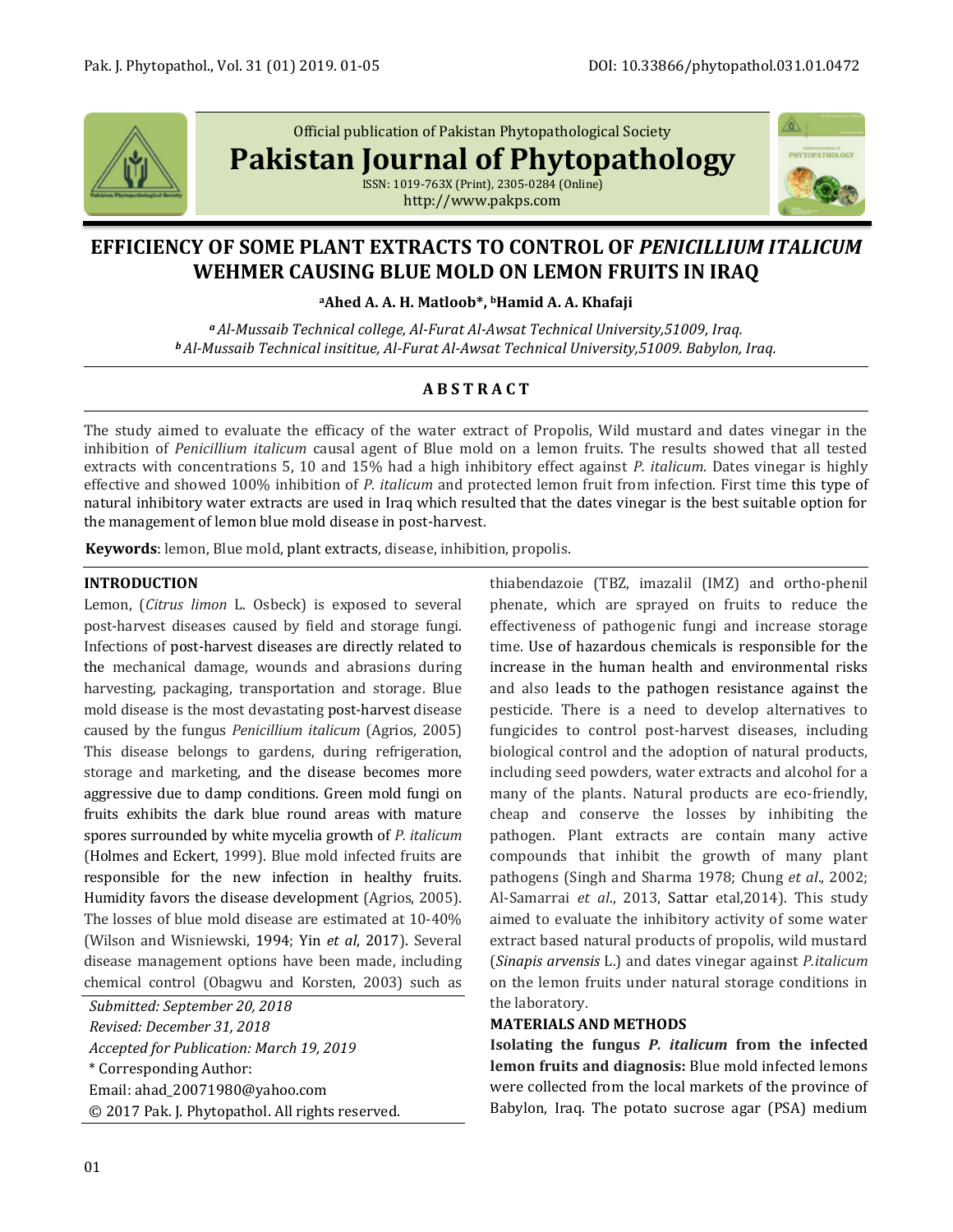was used for the isolation and purification of the blue mold fungus *P. italicum* from the diseased lemon fruits. The culture were incubated at  $25 \pm 1^{\circ}$ C for 2-3 days. The morphological studies were made under compound microscope to confirm the *P. italicum* (Pitt, 1988).

**Pathogenicity testing of the** *P. italicum: P*. *italicum* was isolated from the isolation process. The healthy and homogeneous fruits were selected in terms of maturity and size. As far as possible, the local lemon fruits were surface sterilized with a 1% concentration of sodium hypochlorite solution by immersing them for 3-5 minutes in Beaker 's capacity 1000 ml and then lifted from the minor solution and rinsed with sterile water three times and dried on sterile filter paper. A wounds as  $(+)$  form 4 cm (length $\times$ wide) depth 2-5mm, or as longitudinal ligament was made of healthy fruits using sterile blades, re-sterilization with flame after each operation. The wounds inoculated with a 5 mm diameter of the *P.italicum* colony, incubated for 5 days in laboratory conditions at  $25 \pm 1$ °C in containers of disposable cork.

**Efficacy of propolis, wild mustard and vinegar on the growth of** *Penicillium italicum* **on the PSA:** The water extract of the propolis was Prepared by taking 10 g of propolis (obtained from some of the beekeepers in Babylon governorate), cut small pieces and put in a 250 ml glass flask and add 100 ml sterilized distilled water and left for 5 days at room temperature with hand shaking from time to time to increase the solutes of propolis. The Propolis extract was prepared by solve 10 g of propolis, in 100 ml of sterilized distilled water and left for 5 days at room temperature with hand shaking. The solution was applied with a clean, sterile cloth to dispose of the large particles and then use the Whatman No.1 filter paper placed in a funnel with a clean, sterilized glass flask. concentrate the entire filtrate from the extraction process in a 50 C water bath to get rid of the water and obtained a thick liquid (Stock). The extracts were stored in glass bottles marked and sealed and placed in the refrigerator(4°C) until use (Contari, 1987). As for the wild mustard seeds (obtained from local markets), they were crushed using an electric mallet, and the powder was placed in polythene bags, formed and stored in the refrigerator (4°C). The extraction followed the similar method of a propolis above. The efficacy of the water extract of propolis, Wild mustard and vinegar against pathogenic fungus with 0, 5, 10, 15%

concentrates was tested by the food poisoning method (Dixit *et al*., 1976). After the hardening of the medium, the dishes were inoculated in the center with a diameter of 0.5 cm from the medium containing the growths of the fungus *Penicillium italicum*. At 5 day incubation of the dishes at 25 + 1°C. The experiment was carried out according to the complete random design, and the results were obtained after the arrival of the fungal diameter of the comparative treatment to the edge of the dish by calculating the rate of measurement of two perpendicular diameter of the growth of each colony. The percentage of inhibition was calculated according to the following equation:

% inhibition =  $(R - r/R) \times 100$ 

R=colony diameter comparison rate, r=colony diameter treatment rate.

**Protection of lemon fruits from injury caused by blue mold under storage conditions:** The fruits of the lemon were brought from the local market. The fruits of the infected, small and mechanically damaged were excluded. The fruits of the lemon were chlorinated (commercial bleach) at a concentration of 6% for 2-3 minutes. After that they were washed with distilled and sterilized water and left the fruits until their dryness. Wounds (6-7 cm long, 0.5cm depth) were made on fruits, the fruits of the lemon were treated with the extracted extracts using cotton soaked in the extract. The fruit was then treated several times. The fruit was then dried on the sterile filter leaves. The wounds were inoculated with a disk from the 7-day age of pathogen colony, with lemon fruits treated with only water used as a comparative treatment. The fruits were stored in cork containers prepared for this purpose. 3 fruits were used for each replicator and 3 replicates per treatment and left in the incubator at  $25 \pm 1$ °C for 10 days. Follow the Complete randomized design (CRD) in the experiment. The percentage of infection According to the following Equation:

#### % infection =  $(I/T) \times 100$

I= number of infected fruits, T= total number of fruits examined

The severity of the disease was calculated according to the following disease index,  $0 =$  healthy fruits,  $1 = 1-25\%$  of the fruit area infected, 2 = more than 25-50% of the fruit area is infected, 3 = more than 50-75% of the fruit area infected, 4 = more than 75-100% of the fruit area infected. The percentage of severity of injury was calculated according to the Mckinney equation (1923) as follows:

% Inhibition  $=\frac{(Number of plants in the class 0 \times 0) + (Number of plants in class 5 \times 5)}{Total number of plants in class 5 \times 5} \times 100$ 

Total number of plants examined  $\times$  5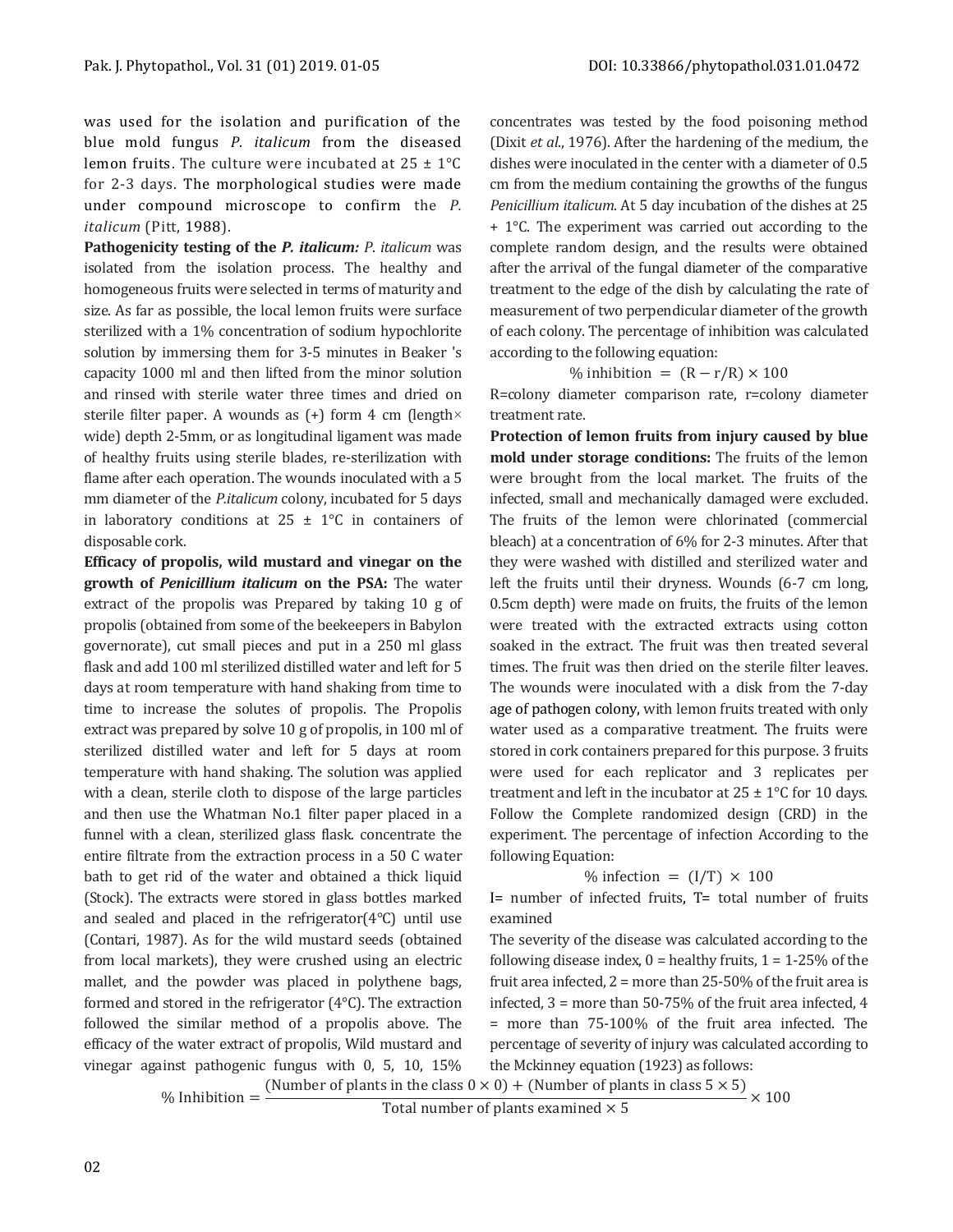## **RESULTS AND DISCUSSION**

**Isolation of** *P. italicum* **fungus from the affected lemon fruits and its diagnosis:** Three isolates of *P*. *italicum* were obtained from the affected lemon fruits. The colonies of all the isolates belonging to the *P*. *italicum* fungi were green-bluish, The mycelium was white, divided by septa. The conidiophores grow vertically and branch out from the top into several branches with large numbers of conidia spores, arranged in chains resembling a broom or brush. The spores were elongated and smooth.

**Test of the pathogenic ability of the fungi** *P. italicum:*  The results showed that the isolate of *P*. *italicum*, of the affected lemons (Figure 1), was highly pathogenic to the healthy lemon fruits. The symptoms of the infection on healthy fruits was appearance after 3-4 Days of inoculation with *P*. *italicum*. The progressive development of white growth formation surrounded by water layer and then the formation of blue spores giving it the distinctive blue color of the disease and covered by the fruits in full and in the end shrinking, rotting and decomposition of the fruit.



Figure 1. The experience of the *Penicillium italicum* on lemon fruits, the formation of Blue spores giving it the distinctive Blue color of the disease.

**Effect of water extract of propolis, Wild mustard and date palm vinegar in the growth of** *Penicillium italicum* **on the PSA:** The results as shown in (Table 1) represented that all tested extracts (Propolis, Wild mustard and Date palm vinegar) with concentrations 5, 10 and 15% reduce the growth rates of *P.italicum* with significant difference comparison to pathogenic fungus alone. The treatment of date vinegar were superior into other treatments which prevented pathogen growth completely, the antagonistic ability of Wild mustard and propolis were significantly

increased with concentration of 15% which were 88.90% and 81.03% respectively. The propolis efficiency may be due to its contains of many chemical compounds such as resinous substances, balsam, waxes, essential oils, flavones, elements, organic substances, etc. which against a large number of microorganisms (Kaal, 1991). This result was agreement with Doudi *et al*. (2016) the investigation revealed that many plant extracts were effective in the inhibition the mycelial growth and sporulation of of many pathogenic fungi such as *Penicillium* sp.

Table 1. Effect of the water extract of propolis, Wild mustard and date palm in the growth of *Penicillium italicum* on the PSA.

| 11011               |              |                                           |              |
|---------------------|--------------|-------------------------------------------|--------------|
| Treatments*         | Concentrates | Diameter of fungal growth\cm <sup>2</sup> | % inhibition |
| Pi+ propolis        | 5            | 2.00                                      | 77.77        |
|                     | 10           | 1.47                                      | 83.67        |
|                     | 15           | 1.00                                      | 88.90        |
| Pi+ Wild mustard    | 5            | 2.42                                      | 73.15        |
|                     | 10           | 2.07                                      | 77.03        |
|                     | 15           | 1.63                                      | 81.03        |
| Pi+ Dates vinegar   | 5            | 0.00                                      | 100.00       |
|                     | 10           | 0.00                                      | 100.00       |
|                     | 15           | 0.00                                      | 100.00       |
| Control Pi. Alone   | ۰            | 9.00                                      | 0.00         |
| L.S.D. $(P < 0.05)$ |              | 0.336                                     | 3.742        |

**\***Each number represents the rate of three replicates, Pi = *Penicillium italicum*.

**Effect of water extract of propolis, Wild mustard and date palm in the proportion and severity of fungus**  *Penicillium italicum* **Cause of blue mold disease:** The results showed in (Table 2) (Figure 2) that the aquatic extracts of propolis, Wild mustard, and date palm were decrease growth of *P*. *italicum* fungus and significantly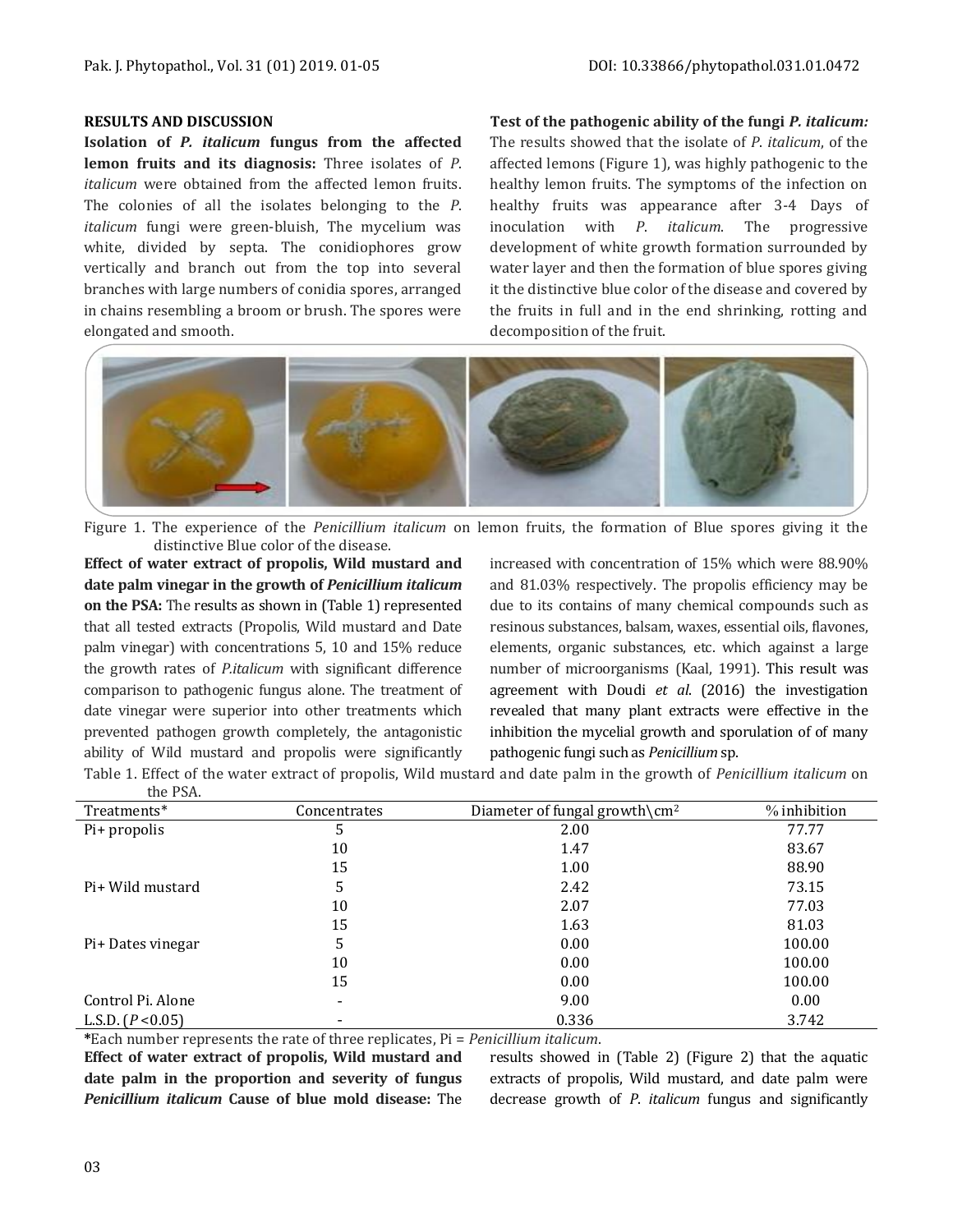improved in the treatment of date vinegar due to the inhibition of pathogenic fungi 100%. The extract of Propolis showed inhibitory effect against the *P.italicum* and provided protection despite the growth of the fungus, compared to the treatment of fungus alone in which the fruits were covered with full fungal growth and the disease incidence and severity of infection was 100 %. The Wild mustard seed extract showed high efficacy against the fungus causing the disease and reduced the disease incidence and severity of the infection to 33.3 and 19.4%, respectively. the effectiveness of Wild mustard extract may result from containing on chemical compounds which have a negative impact on the growth of pathogenic fungus, which led to change the properties of the natural crust and make the media less suitable for the growth of fungus, and these compounds is the chemical compound Glucosinolate as this compound there are high concentrations in the Cruciferous family plants when the hydrolysis of this compound by the enzyme Myrosinase produces many influential chemical compounds on pathogenic fungi, such as Azotheiossianat (Isothiocyantes) and cyanide ions and ions Aczasuldantiones Oxazolidinthiones Althaaossianat sulfide and carbonyl second oxide, The carbon and hydrogen sulfide and a number of alcoholic compounds

(Brown *et al*., 1991 and Mayton *et al*., 1996). propolis efficiency may be due to inhibition of many chemical compounds inhibiting a large number of harmful microorganisms (Kaal, 1991). This result was agreement with Jiratko (1994) found that the methyl and hydrolytic alcohol extract of the plant Impatiens balsamina inhibited the growth of *P.italicum* fungus causing blue mold in dishes**.** And agreement with Peng *et al* (2012) was concluded that pinocembrin isolated from propolis inhibited the mycelial growth of *P. italicum* by interfering energy homeostasis and cell membrane damage of the pathogen. The results are consistent with Vitoratos *et al*. (2013) the effective in several plant extracts against a number of pathogenic fungi, including *P.italicum*.

## **CONCLUSIONS**

The conclusions of this study were that the presence of blue mold disease and spread in the local markets of the province of Babylon in the fruits of imported lemon, the fungus *Penicillium italicum* is the main cause of the disease of blue mold on the lemon. The efficiency of the water extract of Propolis, Wild mustard and date palm vinegar in inhibiting the growth of the *P. italicum* fungus on the PSA and providing good protection for the fruits from the pathogenic fungus.

Table 2. Effect of propolis, Wild mustard and date vinegar in the proportion and severity of the fungus *Penicillium italicum*, causing blue mold on lemon fruits.

| rancam, caasing stae mora on femon n afts. |                    |                   |
|--------------------------------------------|--------------------|-------------------|
| Treatments*                                | %Disease incidence | Disease severity% |
| Pi+propolis                                | 22.1               | 8.3               |
| Pi+ Wild mustard                           | 33.3               | 19.4              |
| Pi+ Dates vinegar                          |                    | 0                 |
| Control Pi. Alone                          | 100                | 100               |
| Control without pathogen                   |                    |                   |
| L.S.D. $(P < 0.05)$                        | 15.6               | 7.8               |

\* Each number represents the rate of three replicates, Pi = *Penicillium italicum*.



Figure 2. The efficiency of the water extract of propolis, Wild mustard and dates vinegar in protecting lemon fruits from the infection of blue mold disease, A = *Penicillium italicum*+ date vinegar, B = *P. italicum* +Propolis, C = *P. italicum* + Wild mustard, D = *P. italicum* alone.